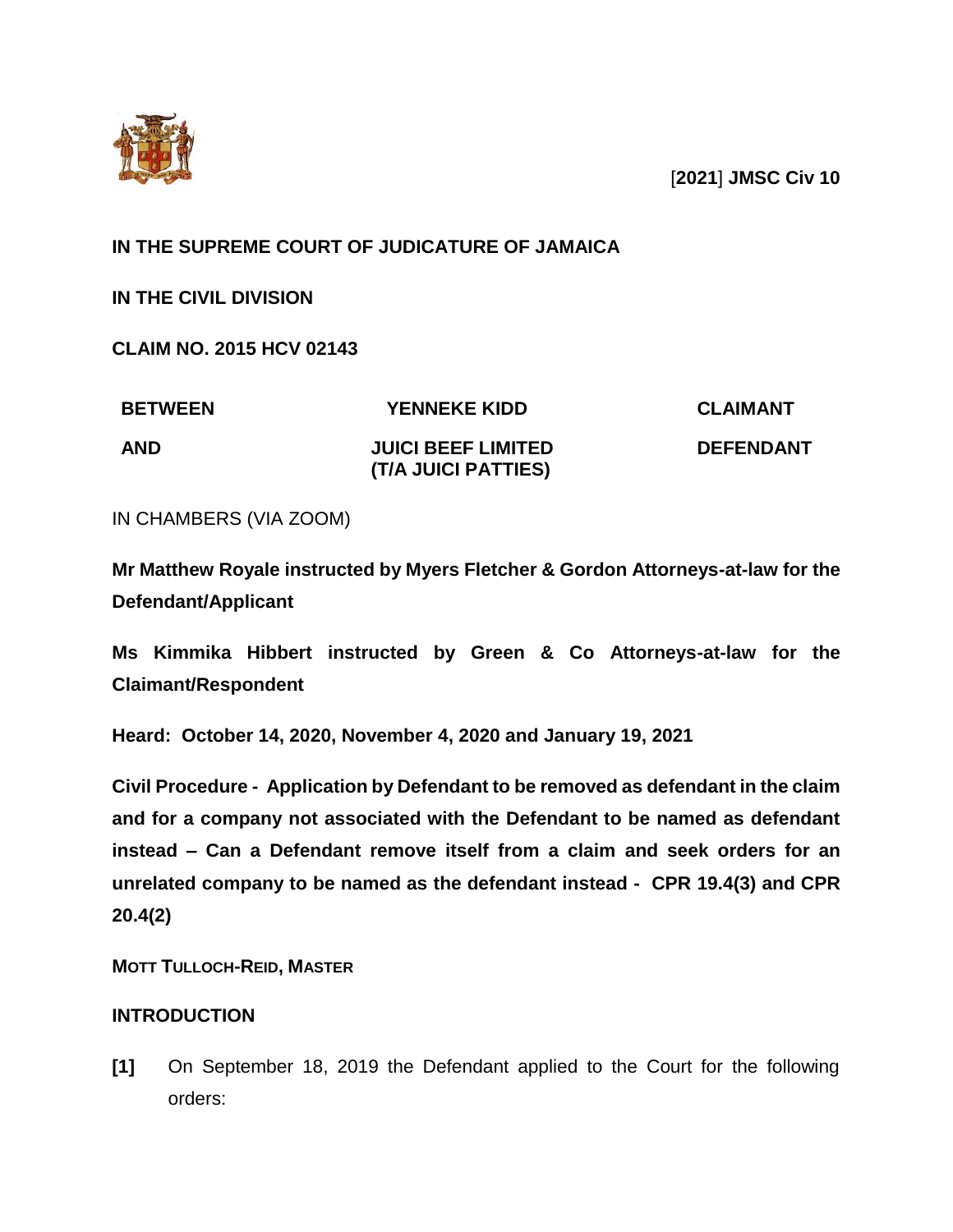- a. Permission be granted to the Applicant to file an Amended Defence within seven days of the date hereof.
- b. Elite Restaurants Limited, a company duly incorporated under the laws of Jamaica with registered offices at 96c Molynes Road, Kingston 20 in the parish of Saint Andrew be substituted in the place of the Applicant as the Defendant in the claim herein.
- c. Costs to the Applicant.

The application is supported by the Affidavits of Romona Morgan, an Attorney-atlaw in the Defendant's company, which was also filed on September 18, 2020 and an Affidavit of Alyssa Chin, which was filed on October 13, 2020, one day prior to the hearing of the application. Ms Chin swore the Affidavit in her capacity as Director of the Defendant.

- **[2]** The grounds on which the application is being sought are as follows:
	- a. The Defendant has never been in possession or control of the premises where the personal injuries were allegedly sustained.
	- b. Elite Restaurants Limited was at all material times the occupier of the premises where the personal injuries were allegedly sustained.
	- c. The court is empowered to grant the orders pursuant to CPR 19.4(3) and CPR 20.4(2)
	- d. The Defendant would suffer significant prejudice if the orders sought herein are not granted, the Respondent is unlikely to suffer undue prejudice.
- **[3]** The Claimant objects to the application and having been served with Ms Chin's affidavit at the eleventh hour, sought an adjournment after the matter had already begun, as she needed an opportunity to respond to Ms Chin's affidavit.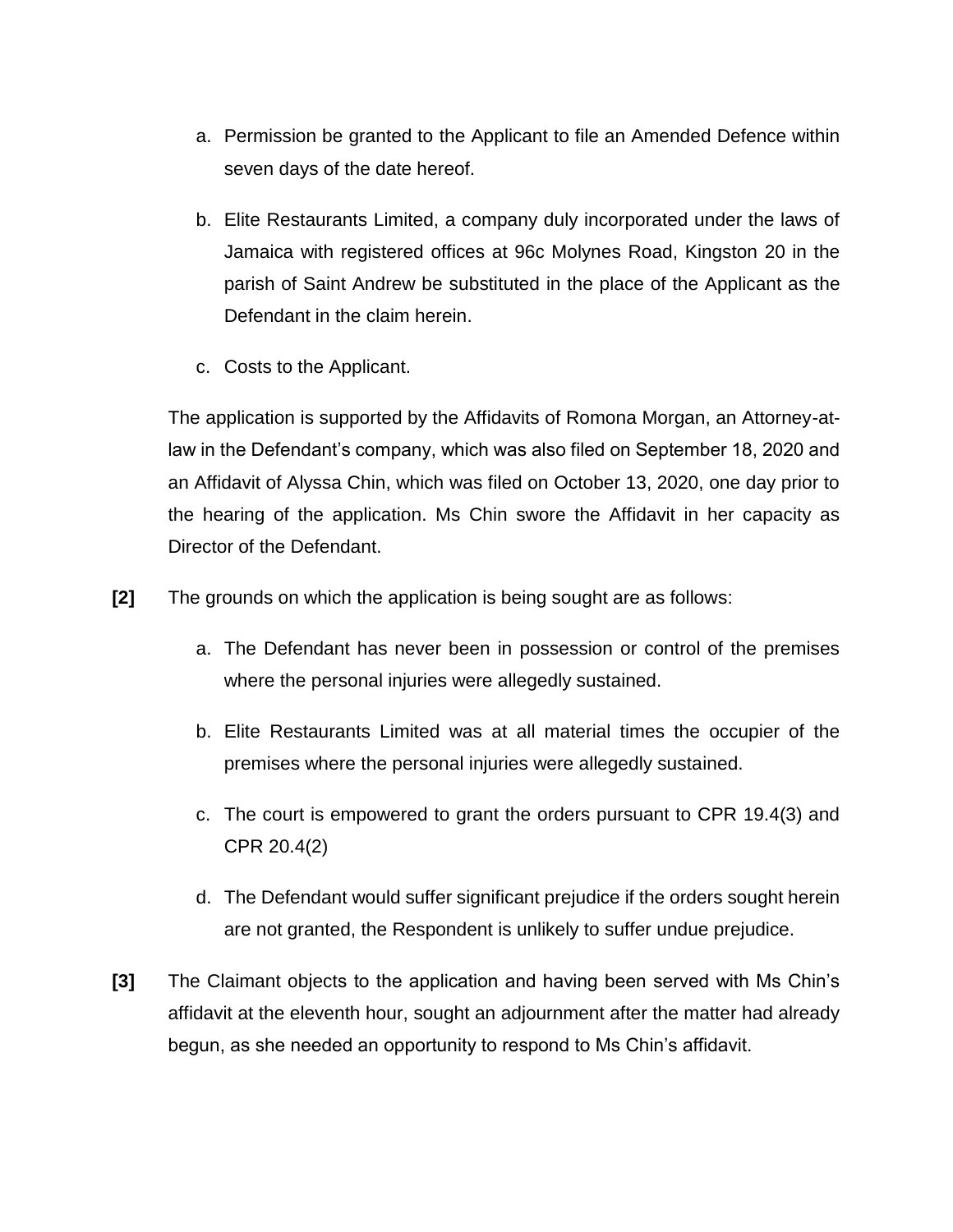## **BACKGROUND**

**[4]** I believe it is important to set out the background of the case because it to some extent has impacted my decision.

## **Chronology of events**

- i. Claim Form and Particulars of Claim filed on April 15, 2015 naming Juici Beef Limited (t/a Juice Patties) as the Defendant.
- ii. Acknowledgment of Service filed on June 3, 2015 stating that the Defendant's name was properly stated on the Claim Form and setting out an intention to defend the claim fully. Acknowledgment of Service was filed by Knight, Junor & Samuels.
- iii. Defence filed on July 2, 2015 by Knight Junor Samuels admitting paragraph 2 of the Particulars of claim which reads as follows:

*"The Defendant at all material times is a company duly incorporated under the laws of Jamaica registered under the laws of Jamaica and is and were [sic] at all relevant times occupier's [sic] of premises situate 31C Constant Spring Road in the parish of Saint Andrew…. "(my emphasis)*

The certificate of truth in the Defence is given by Attorney-at-law, Mr Bert Samuels, of Knight Junor & Samuels who in his certificate says that the Defendant certifies that the facts set out in the Defence are true to the best of their knowledge, information and belief and that the certificate is given on the Defendant's instructions.

A full defence as to the safety of the premises including the door which is the issue of contention is set out in the defence.

iv. The matter was referred to mediation and the parties attended mediation on March 7 or 9, 2016. I am uncertain as to the exact date in March as the mediator's handwriting is not clear. The mediator's report was filed on April 5, 2016 and it is noted thereon that the parties met, but were unable to arrive at an agreement.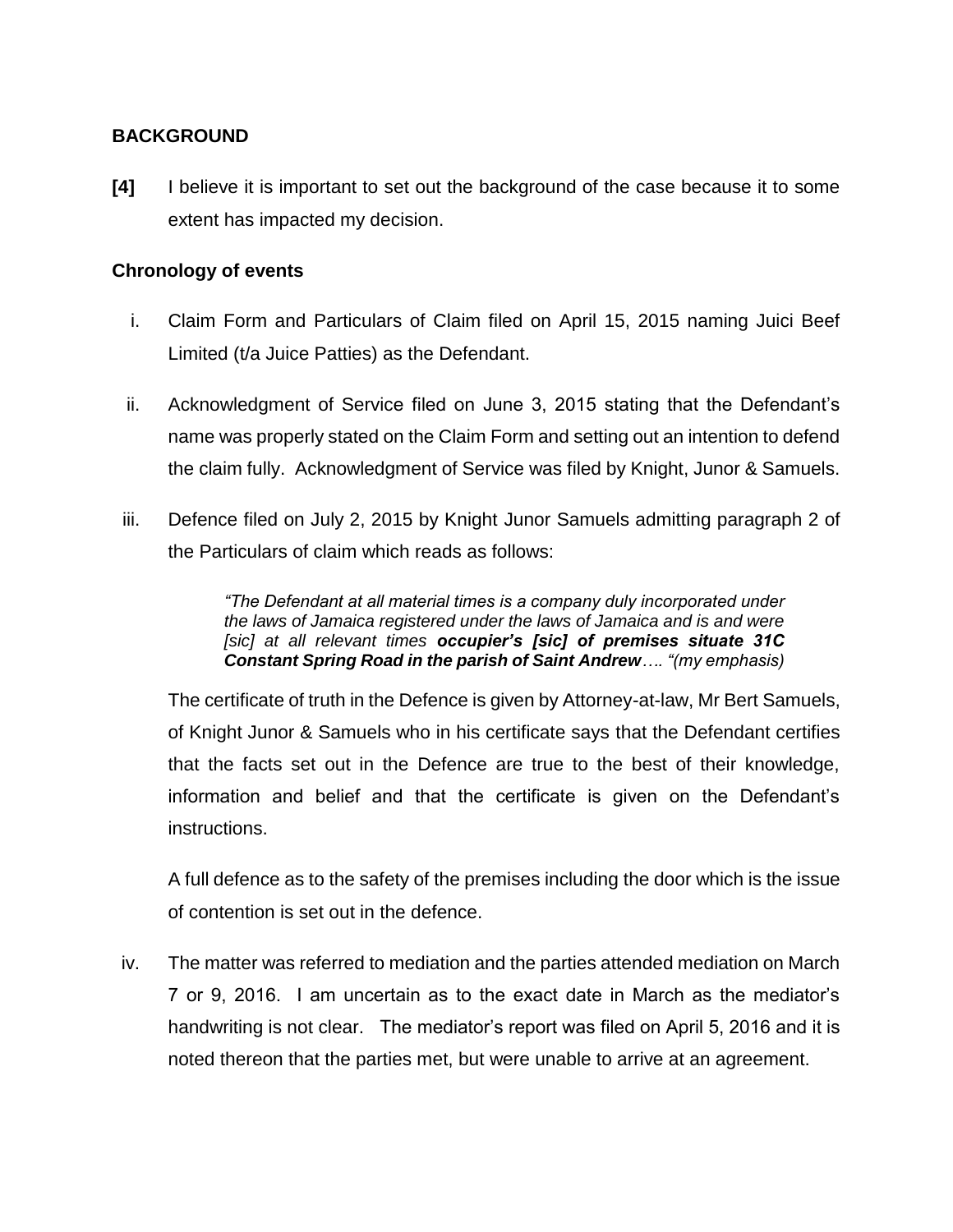- v. The parties were then invited to attend a Case Management Conference.
- vi. The Defendant then made an application for court orders for summary judgment or to strike out the Claimant's case. This was filed on March 15, 2016 and supported by an affidavit of Bert Samuels also filed on the same date. The basis of the application is that the Claimant's claim discloses no negligence on the Defendant's part or breach of statutory duty. The Claimant objected to the application.
- vii. The application was heard by Justice Lorna Shelly-Williams on April 5, 2017 and the orders sought were refused. Case Management Conference orders were then granted.
- viii. The parties then proceeded to comply with the Case Management Conference directives and in fact on June 5, 2019, the Defendant made another application but this time seeking an extension of time within which to file and serve its witness statements.
- ix. On September 18, 2019 the Defendant indicated to the Court that it had changed its attorneys-at-law and filed the application that is now before the Court.
- x. It is to be noted that at the Case Management Conference the trial date was set for November 25-27, 2019. Those trial dates had to be vacated because of this application.

## **The Defendant's case**

**[5]** The evidence of Ms Romona Morgan on behalf of the defendant is that its former attorneys-at-law had filed a defence on July 9, 2015 (see paragraph 5 of the affidavit) but that the applicant subsequently noticed that the defence had significant deficiencies in that it admits erroneously that the defendant was occupying the premises when the defendant had neither had possession nor control of the premises and that the defence does not disclose that Elite Restaurants Company Limited ("Elite") was the occupier of the premises at the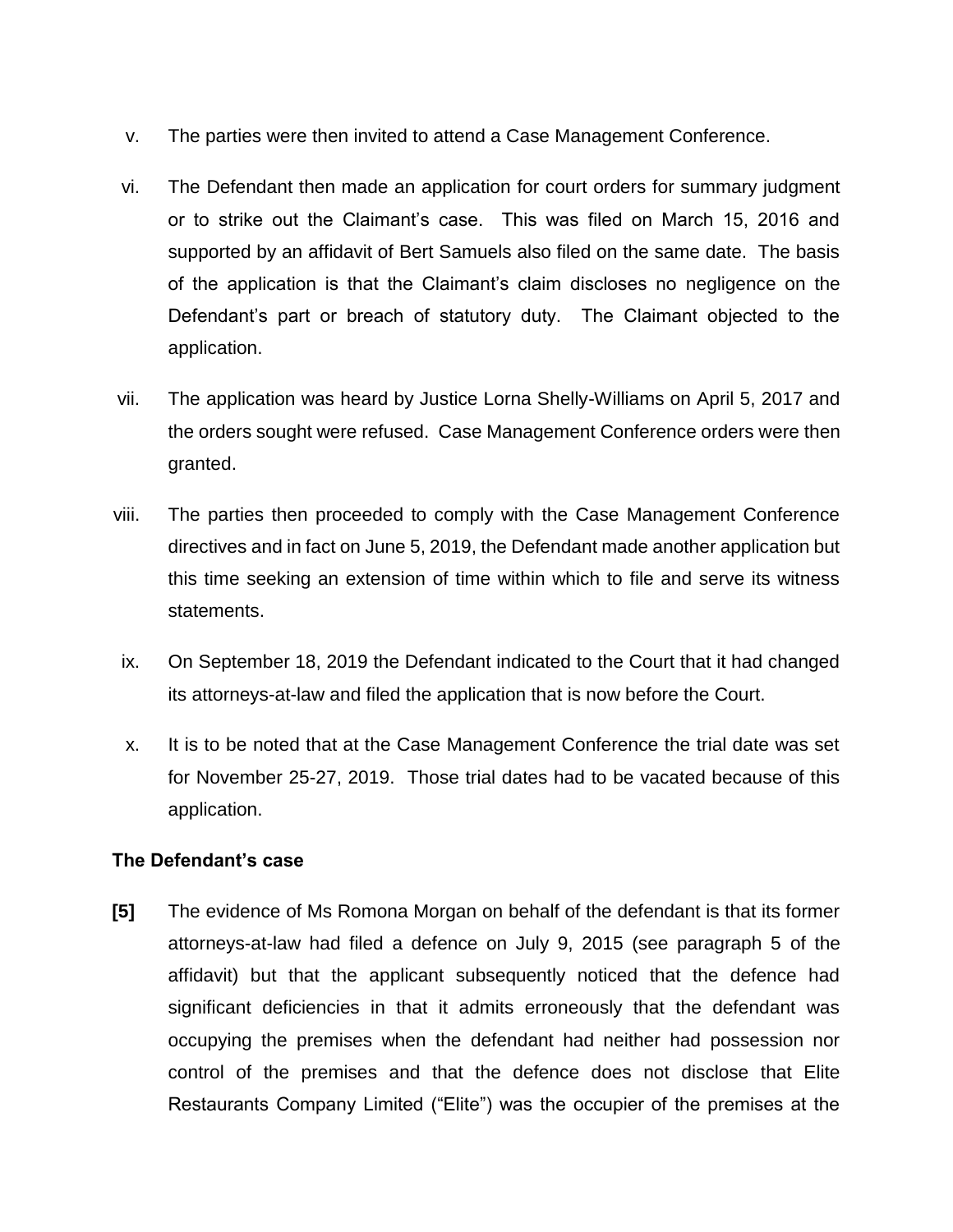time having entered into a franchise agreement with the Defendant (see paragraph 6 of the affidavit). She then laments the prejudice that will be caused to the Defendant if the amendment is not allowed.

- **[6]** Ms Alyssa Chin's affidavit supports Ms Morgan's. She sets out details of Elite as being a limited liability company which is active. She refers to a Franchise Agreement between Elite and the Defendant wherein the Defendant permitted Elite to manage its business under the Juice Patties Brand. The Franchise Agreement was not exhibited to the Affidavit as Ms Chin stated that since it was entered into in 2002, it has been misplaced. She has however exhibited correspondence between the Defendant and Elite which would suggest that there exists such a franchise agreement.
- **[7]** At paragraph 8 of her affidavit, Ms Chin says that the franchise operates at 31C Constant Spring Road in the parish of Saint Catherine, which I might add, is the same place that the Claimant alleges the incident occurred. She says at paragraph 9 that Elite operated its Juici Patties branded restaurant business at that location through a lease between it and Chevron Caribbean SRL. At paragraph 11 her evidence is that the franchise agreement was terminated on November 1, 2013. The incident is alleged to have taken place in 2011 when the franchise agreement would still have been current.

#### **The Claimant's case**

**[8]** Ms Latoya Green swore an Affidavit in support of the Claimant in response to Ms Chin's affidavit. She highlighted the fact that the Defendant had admitted in its defence to being the occupiers of the premises and in the acknowledgment of service had stated that its name was properly noted on the initiating documents. The Claimant could not speak to the franchise agreement or matters ensuing therefrom as that was not in her knowledge as she put the defendant to strict proof of same. Of note, Ms Green states that when the Claimant entered the premises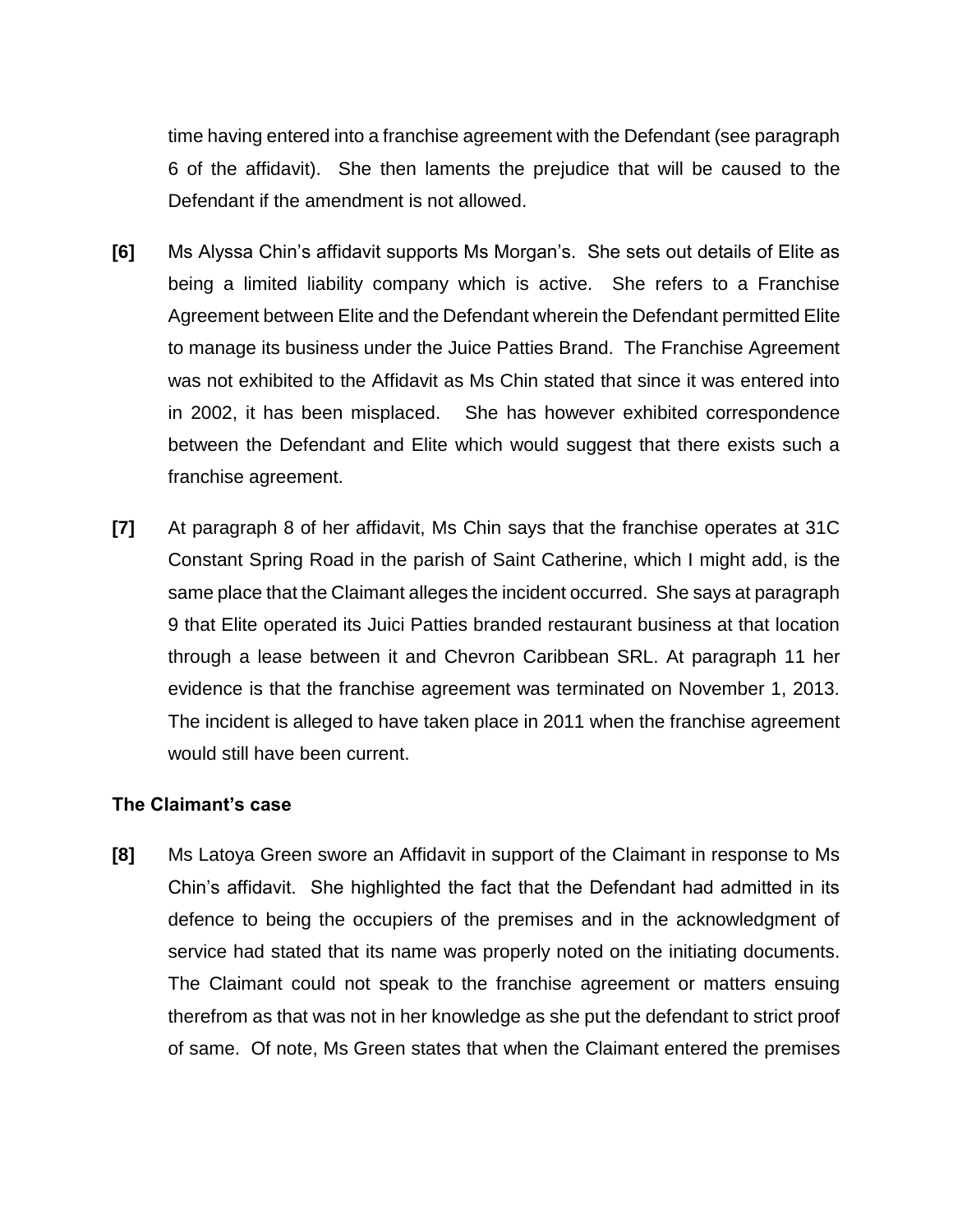the name she observed was "Juici Beef Patties" and that is why she named Juici Beef Patties as the Defendant.

#### **The Defendant's submissions**

- **[9]** The defendant's submissions are contained in written submissions filed in a bundle on February 28, 2020. On November 4, 2020, the defendant filed submissions in reply to the claimant's authorities. Counsel, Mr Royale, also made oral submissions on behalf of the defendant, which were not outside the scope of the written submissions. The jist of the submissions are:
	- a. As it relates to the application to amend defence:
		- i. It would be just to allow the defendant to make the amendment
		- ii. If the error is not fraudulent or intended to overreach the court ought to correct it since the court exists for the sake of deciding matters in controversy not to discipline (see paragraph 12 of the written submissions)
		- iii. Amendments are to be allowed so that the real dispute between the parties can be adjudicated on (see paragraph 13 of the written submissions)
		- iv. When a litigator or his advisor makes a mistake, justice requires that he be allowed to put it right even if this causes delay and expense, provided that it can be done without injustice to the other party (see paragraph 15 of the written submissions)
		- v. The error in pleadings was made by the defendant's previous attorneys-at-law and the defendant should not be punished for their attorney's mistake.
	- b. As it relates to the application to substitute party: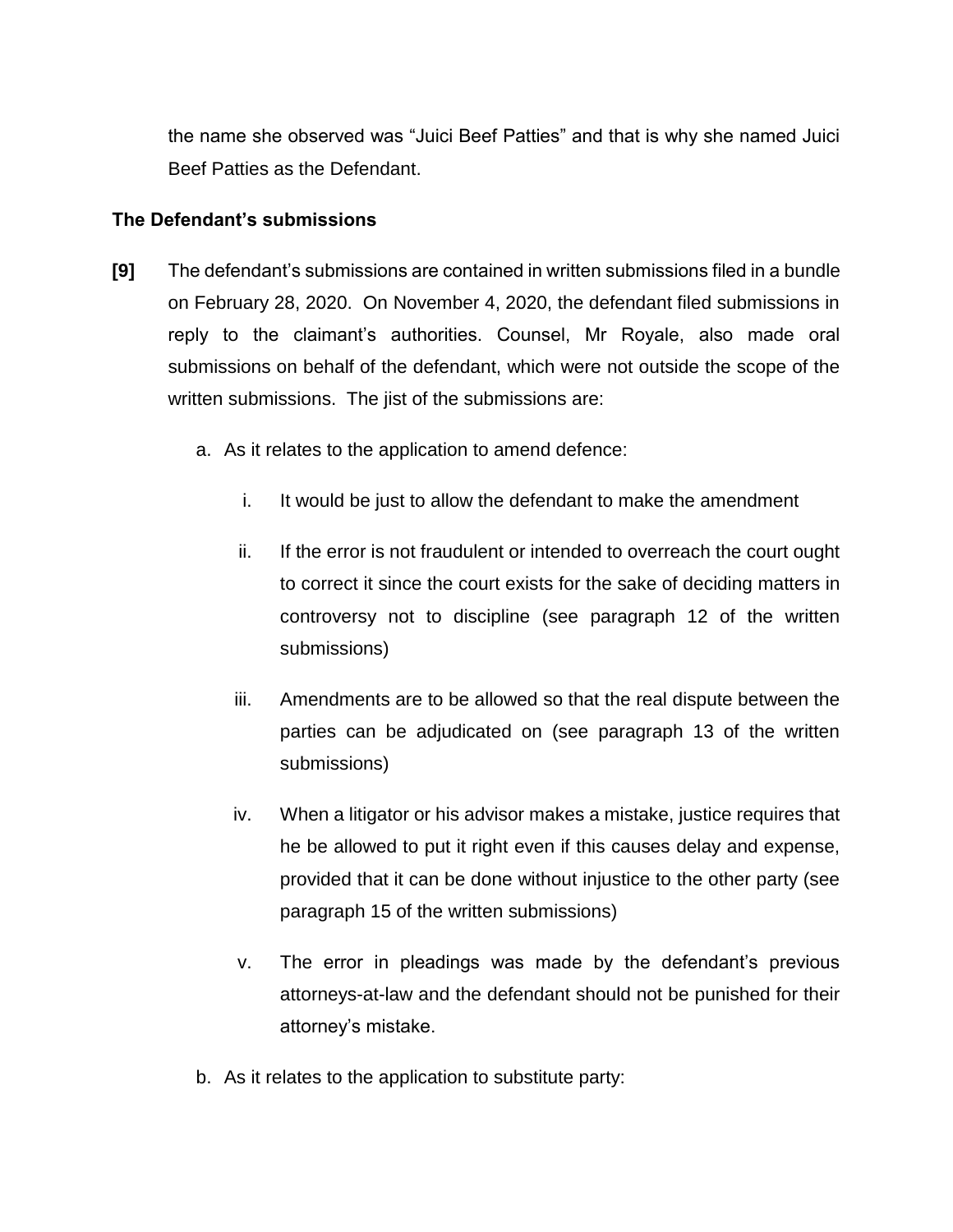- i. The defendant relies on CPR 19.4 to support its position that the Court may make an order to substitute a party where the substitution is necessary and the limitation period was current when the proceedings started. The defendant then refers specifically to CPR 19.4(3) which indicates that the new party is to be substituted for a party who was named in the claim form in mistake for the new party. The Defendant then refers to the cases of **Elita Flickenger v David Preble et al Suit No CL F 013 of 1997, Evans Construction Co Ltd v Charrington & Co Ltd [1983] 1 All ER 310, SmithKline Beecham Plc v Horne Roberts [2001] EWCA Civ 2006** and **Ramon Barton v Wilburn Barton Claim No CL 1996 B 110** where successful applications were made by the claimants in the cases to substitute a defendant (see paragraphs 30 to 36 of written submissions). The cases all outlined the same principle of law which is to be followed when amendments outside of the limitation period are being sought. Although I read all the cases and considered them, I will only address the principle of law as outlined in two of the cases, which will be discussed in my analysis below.
- ii. At paragraph 39 of the written submissions the Defendant submits that it was never the occupier of the location but the location was occupied by Elite Restaurants Limited and as such it is Elite Restaurants Limited which should have been named as the defendant as it is that company which the claimant had intended to sue from the beginning.

#### **The Claimant's submissions**

**[10]** Ms Hibbert sets out he chronology of events as I have set them out in paragraph 4 above. She submits on behalf of the Claimant that throughout the years, the Defendant has "maintained a strong and confident posture that they were the occupiers of the premises" (paragraph 12 of the submissions). If that was not the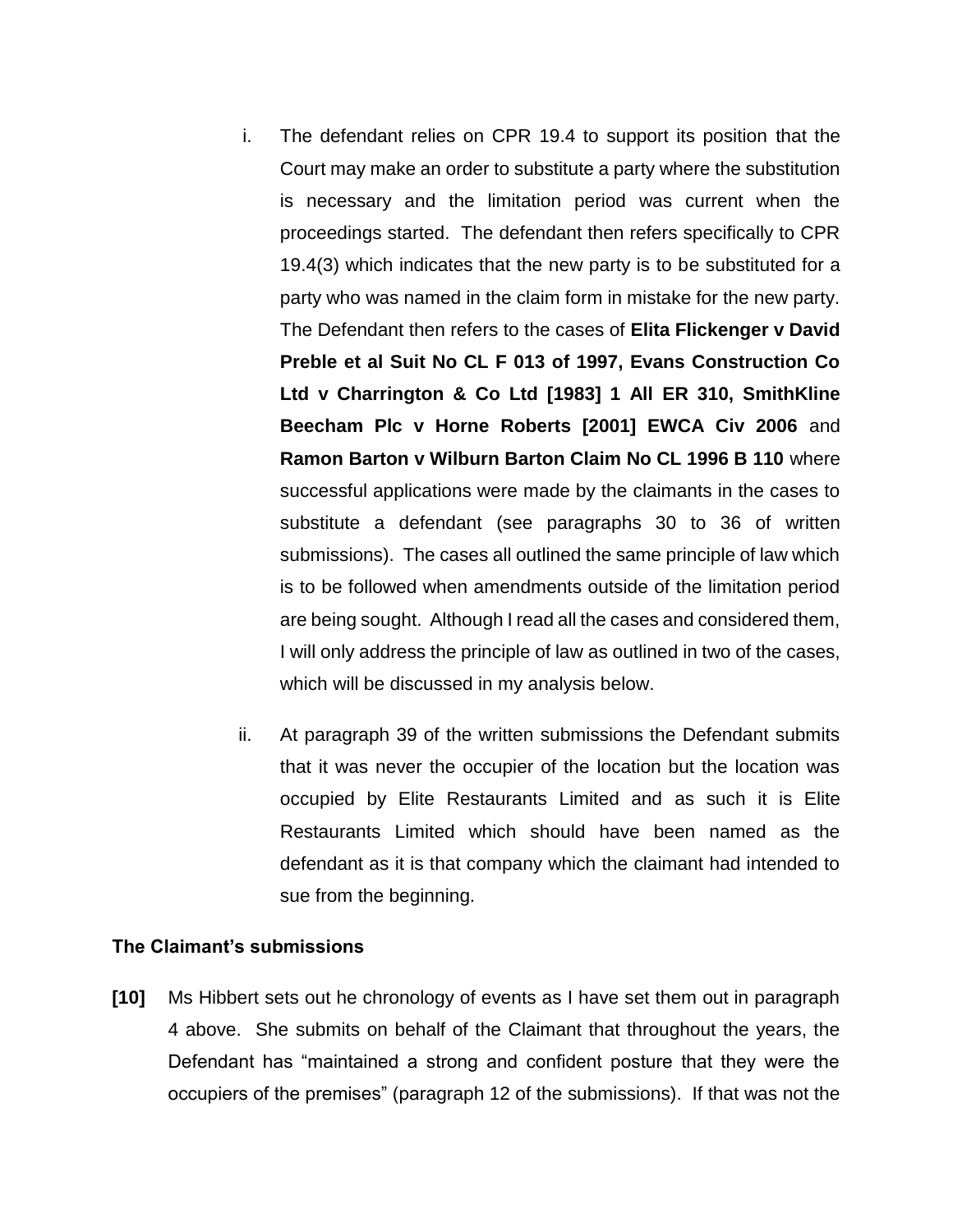case, she continues, the Defendant ought not to have filed a defence admitting that it was at the material time the occupier of the premises and maintained that position all the way through to a case management conference where a trial date was given. She says the Defendant should have known from the outset that it was not the proper party to be sued, that it was not the occupier of the premises at the time of incident and should have filed a defence to that effect. Instead, the defendant unsuccessfully applied for summary judgment which was a contested application on the basis that the Claimant had no real prospect of bringing the case successfully, not on the basis that the Defendant was not the proper person to be sued. Further, Ms Hibbert argues that the Defendant has offered no evidence to prove the existence of a franchise agreement with Elite. She says that if the Defendant is allowed to amend its defence at this late stage of the game, that would be unjust to the claimant who has expended time and resources in bringing the matter to this stage of the court proceedings. It was also argued that a trial date what was set for 2020 had to be abandoned and the claimant will now have to wait an additional 4 years for her matter to be heard.

**[11]** As it relates to the substitution of Elite as a party, the Claimant simply says that the Defendant cannot tell the Claimant who she is to sue and that the cases of **Elita Flickenger, SmithKline Beecham and Evans Construction Co Ltd** all concerned applications made by claimants to substitute the wrongly named Defendant. None of the cases concerned a defendant seeking to amend the claim form to substitute a defendant.

## **Analysis**

**[12]** CPR 19.3 (1) to 19.3(2) provide as follows:

*"(1) The court may add, substitute or remove a party on or without an application.*

*(2) An application for permission to add, substitute or remove a party may be made by –*

*(a) an existing party; or*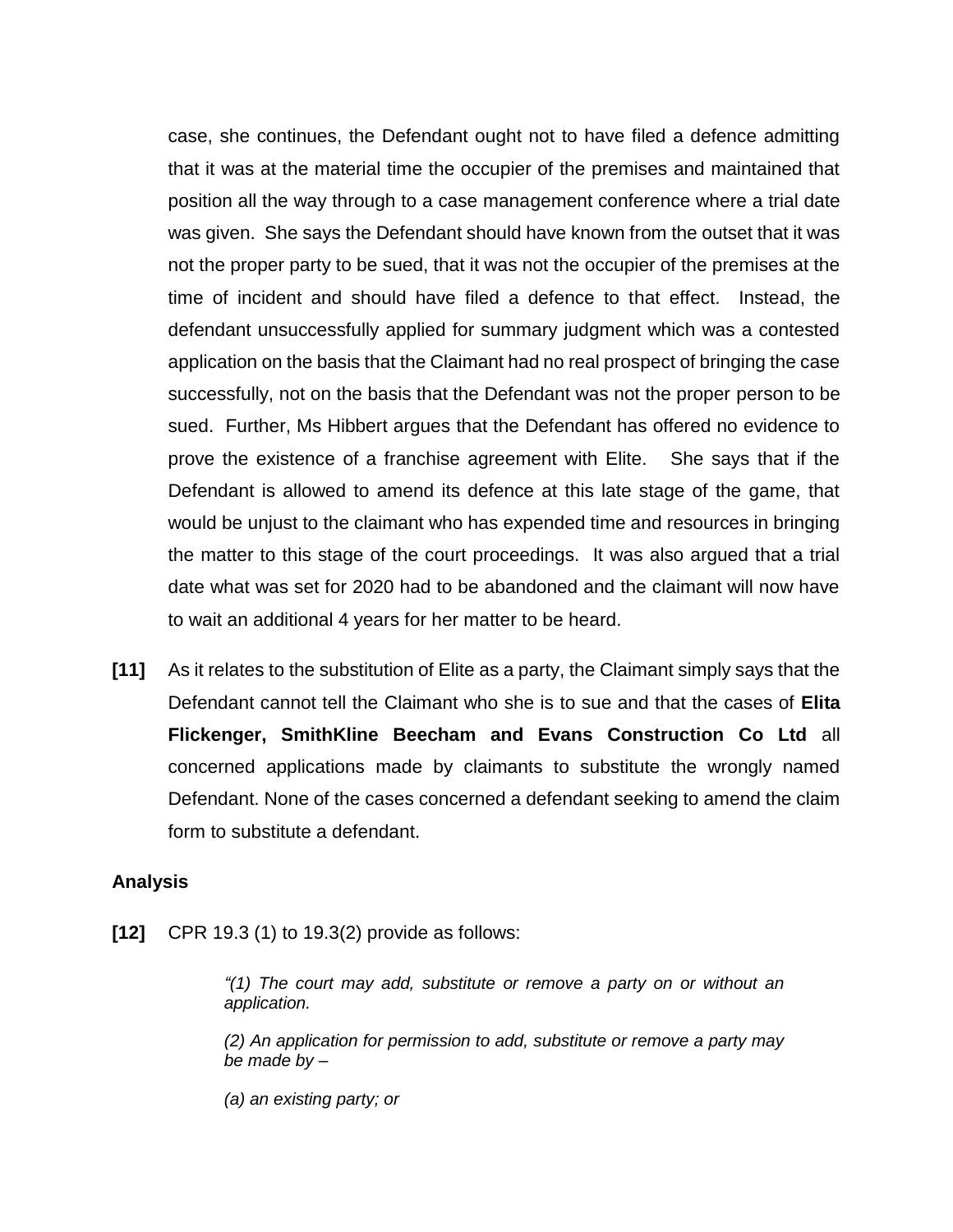*(b) a person who wishes to become a party.*

*(3) An application for an order under rule 19.2(5) (substitution of new party where existing party's interest or liability has passed) may be made without notice but must be supported by evidence on affidavit."*

CPR 19.2(5) provides

*"The court may order a new party to be substituted for an existing one if –*

- *(a) the existing party's interest or liability has passed to the new party;*
- *or*
- *(b) the court can resolve the matters in dispute more effectively by substituting the new party for the existing party.*

The Defendant wishes for an order that it be removed as a party and Elite substituted as defendant in its stead. The court can make that order if the existing party's liability has passed to the new one. This is not the case in the claim before me. The court can also make the order for substitution of a party if it is felt that the court can resolve the matters in dispute more effectively by substituting the new party for the existing party. If I had the franchise agreement, I would be in a better position to make that determination. Although the Defendant has put forward documents to suggest that there was indeed a franchise agreement, I would need to see the agreement itself to see what was agreed between the parties and so determine on a balance of probabilities if, by virtue of the terms of the franchise agreement, Elite is to be named as the Defendant in this claim. This is especially so in a situation where for almost 5 years, the Defendant, who would have been armed with the knowledge of the existence of the franchise agreement from the claim was served on it, has admitted to being the occupier of the premises at which the Claimant is alleging her injuries were sustained.

**[13]** The evidence given on behalf of the Claimant in response to the Defendant's application is that the Claimant sued the Defendant because the signage on the property informed her that the property was occupied by Juici Patties and as such she formed the opinion that Juici Patties was the properly named defendant. She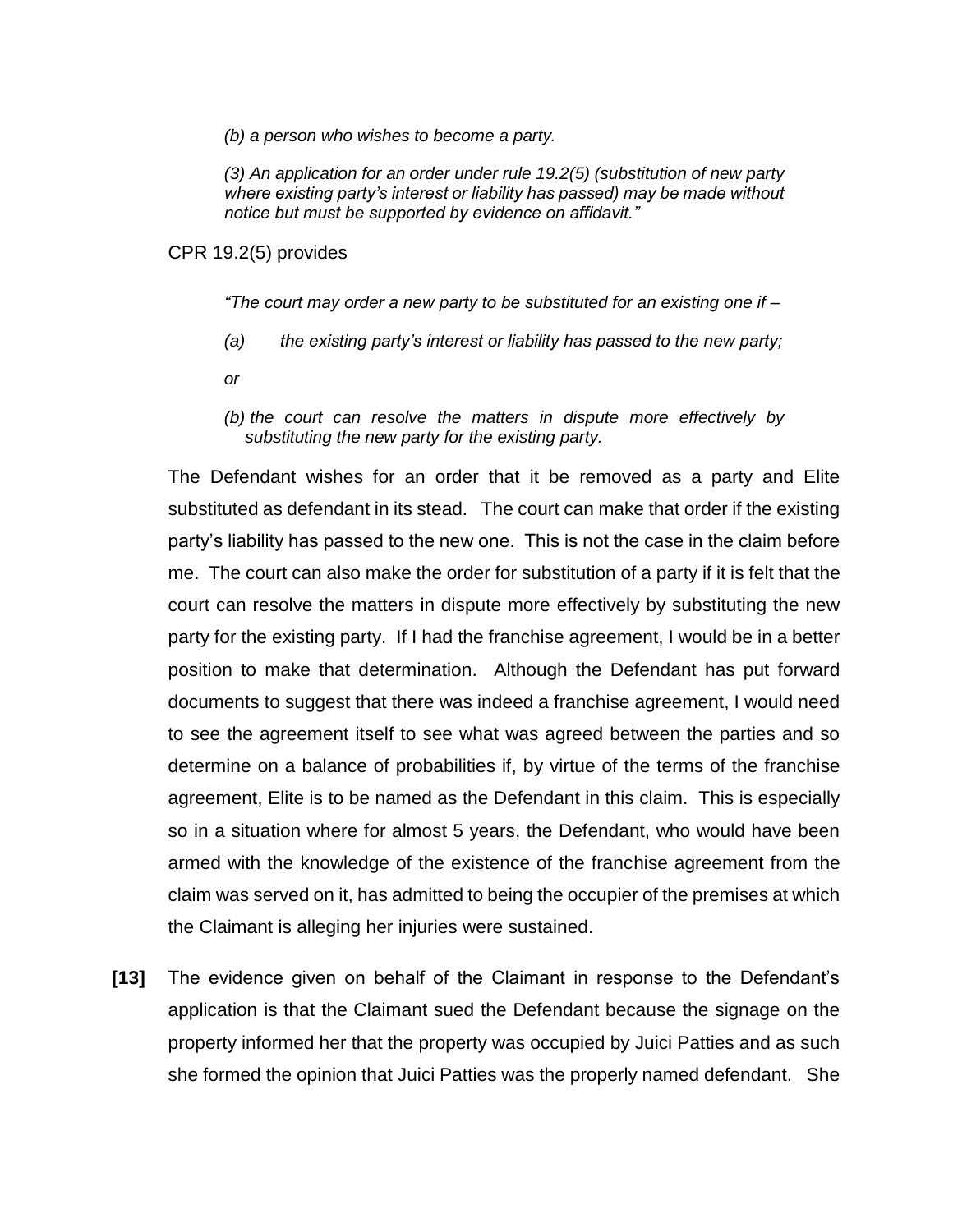would not have known of a franchise agreement unless the defendant had so indicated when the acknowledgment of service and defence were served on her.

- **[14]** The Defendant appears to now wish to dictate to the Claimant the party who is to be named as defendant. In my opinion a defendant cannot tell a claimant who she is to sue. If the defendant feels that he was wrongly sued and wishes to name someone else, then he can say so in his defence and then join the party as a third party in Ancillary Proceedings. In that regard he would be seeking to be indemnified fully or in part by the Third Party he has named. The Claim Form is the Claimant's document. It is not to be manipulated by the Defendant. The Defendant's documents are the Defence, Defence and Counterclaim and the Ancillary Claim Form. He can use any of those documents to put his case before the court.
- **[15]** The Defendant relies on several cases to support his application for the substition. I will refer to two of the cases - **Elita Flickenger** (**widow of the deceased Robert Flickenger) v David Preble (t/a Xtabi Resort Club & Cottages) and Xtabi Resort Club & Cottages Limited CL F013 of 1997** and **Smithkline Beecham Plc** and **anor v Horne-Roberts [2001] EWCA Civ 2006**. In both cases the applications to substitute a defendant were made by the claimant in circumstances where the limitation period had passed and in circumstances where the claimant had made a mistake as to the naming of the party but had correctly identified the party which was sought to be sued. In the **Elita Flickenger case** the intended party to be sued was the owner and occupier of the premises and in the **SmithKline Beecham case** the intended party to be sued was the manufacturer of the vaccine. In both cases the substitution was allowed although the defendant was misnamed because the party who the claimant intended to sue was properly identified. The cases can be distinguished from the case at hand. Here the application is being made by the defendant not the claimant. As already stated, a defendant cannot amend a claim to put in the party he thinks the claimant should sue. And for this reason, the Defendant's application for an order that Elite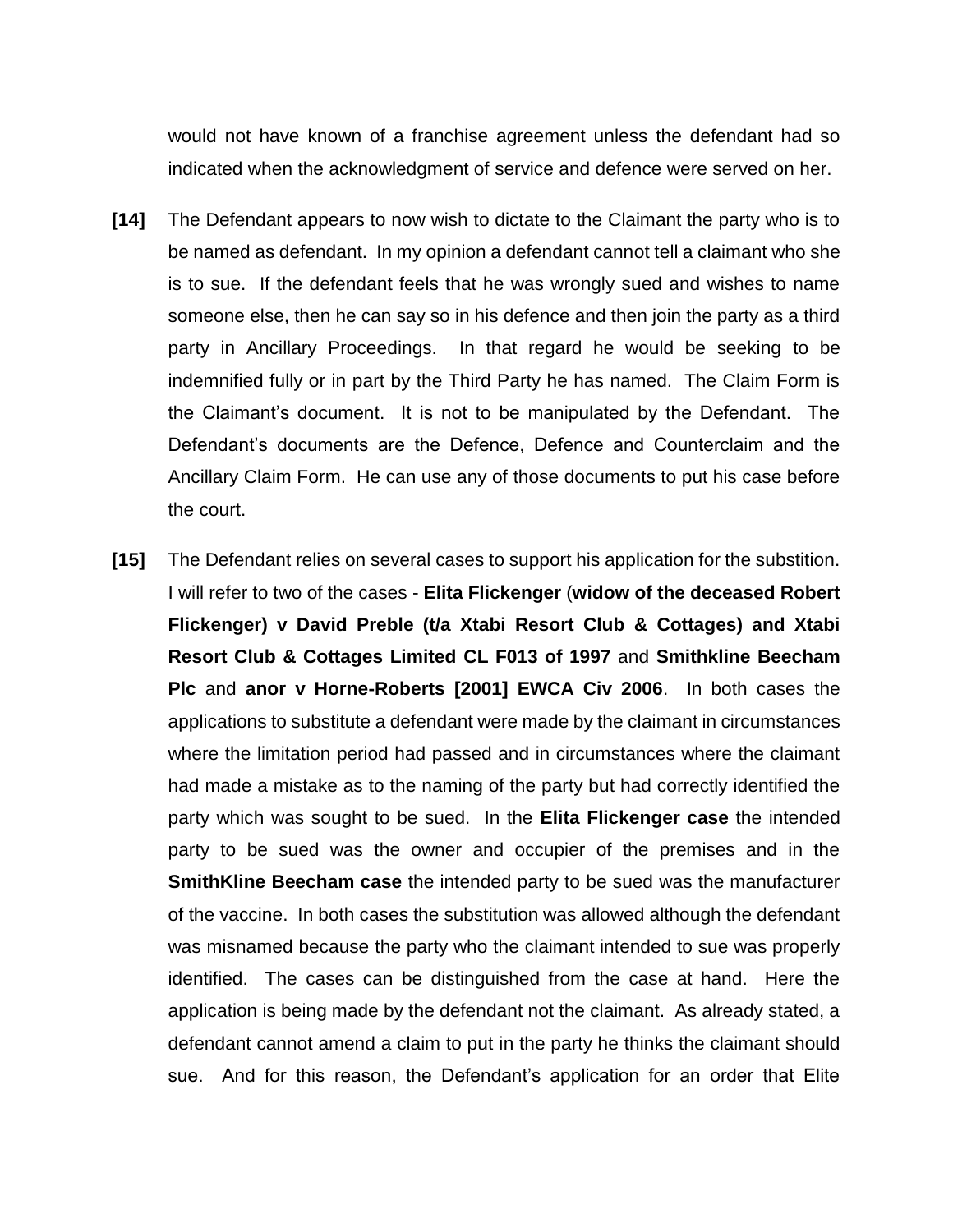Restaurants Limited be substituted in place of Juici Patties as the Defendant in the claim cannot succeed.

**[16]** In addition to the substitution of the party the Defendant also wishes to amend the body of its defence to refer to Elite and the franchise agreement which is alleged to have existed between Juici Beef and Elite. Part 20 of the CPR deals with amendments to statements of case. In particular Part 20.4(2) provides that

> *"Statements of case may only be amended after a case management conference with the permission of the court."*

The CPR do not indicate what considerations the Court must make in granting the permission. In making a determination as to whether a defence should be filed out of time, the court has in the past considered

- (a) whether the delay amounts to an abuse of the process of the court;
- (b) whether the delay will prevent the other party from getting a fair trial; and
- (c) whether (in this situation) the defence has a real prospect of success (see in support of this position *Allan Lyle v Vernon Lyle* **Claim No 2004 HCV 02246 pg 4)**
- **[17]** Ms Hibbert relies on the case of *George Hutchinson v Everett O'Sullivan* **[2017] JMSC Civ 91** wherein Justice V Harris, as she then was, held that amendments to statements of case under CPR 19.4 and 20.6 should be allowed

*"where it is necessary to decide the real issues in controversy, where it will not create any prejudice to the other party (such as presenting a new case) and is fair in the circumstances)" (see paragraph 27(iv) of the judgment).* 

In the case of **Gloria Moo Young and anor v Geoffrey Chong et al [SCCA No 117/99 unreported delivered 23 March 2000**, Harrison JA made it clear that amendments may be granted *"when it is necessary to decide the real issues in controversy, however late"* [my emphasis].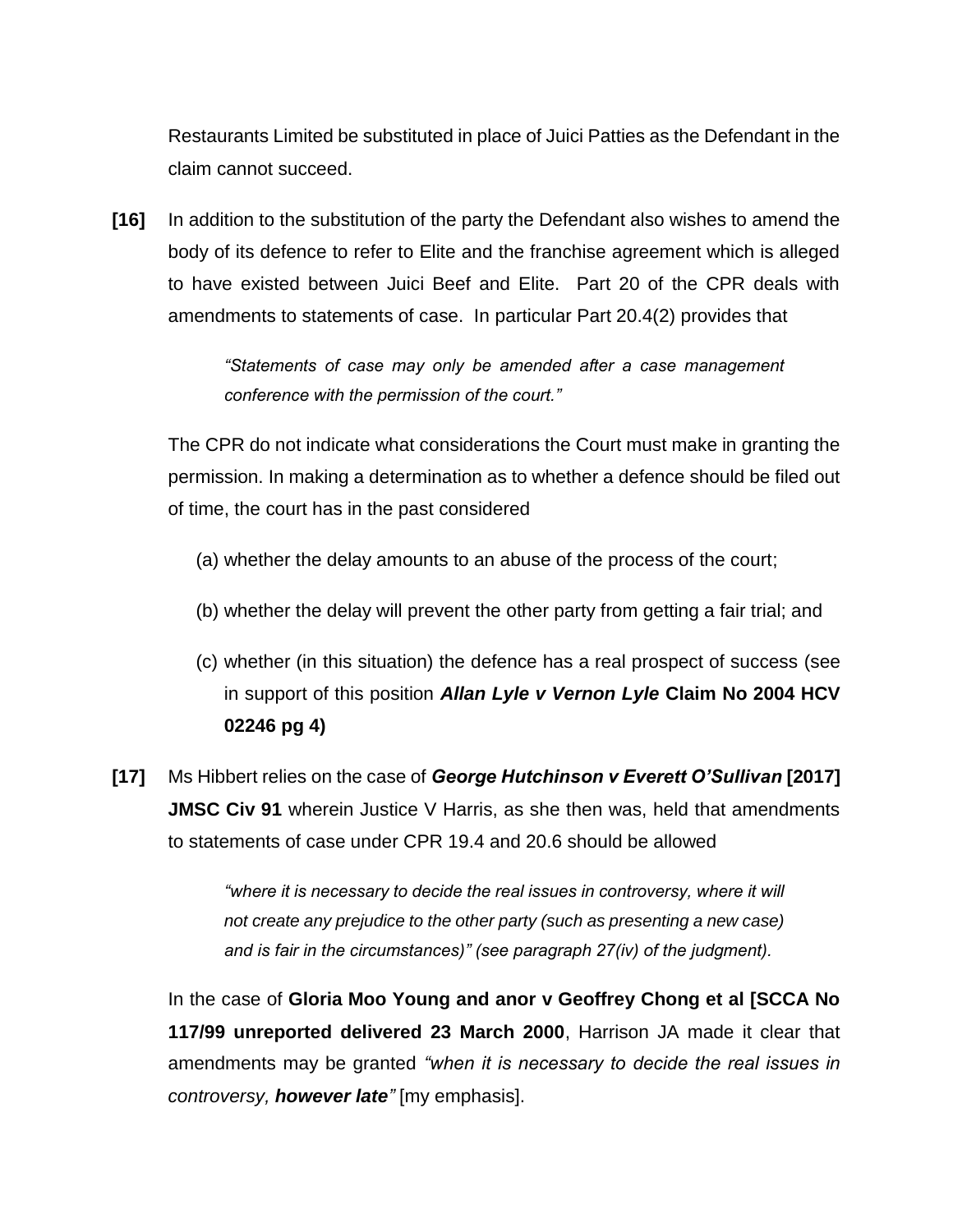**[18]** I was drawn to paragraphs 12 -16 of the defendant's submissions and the dicta referred to therein. I agree that it is always best for the court to examine the real dispute between the parties so it can settle it fairly, especially when the trial date is not in jeopardy. I note in particular the dictum of Bowen LJ in Cropper v Smith (1884) 26 CH D 700 as referred to in the decision of Fraser J, as he then was, in the case of *National Housing Trust v Y P Seaton & Associates Company Limited* **Claim No 2009 HCV 05733** decided on March 31, 2011 wherein he said at paragraph 21 of his decision quoting from Bowen LJ:

> *"Courts do not exist for the sake of discipline but for the sake of deciding matters in controversy, and I do not regard such amendment as a matter of favour or of grace… It seems to me that as soon as it appears that the way in which a party has framed his case will not lead to a decision of the real matter in controversy, it is as much a matter of right on his party to have it corrected, if it can be done without injustice, as anything else in the case is a matter of right…".*

Fraser J in the said case also quoted from Peter Gibson LJ in *Cobbold v London Borough of Greenwich* at paragraph 24 of his judgment. Gibson LJ had this to say:

*"Amendments in general ought to be allowed so that the real dispute between the parties can be adjudicated upon provided that any prejudice to the other party or parties caused by the amendment can be compensated for in costs, and the public interest in the efficient administration of justice is not significantly harmed."*

**[19]** If the amended defence is what the Defendant wishes to put forward as the defence to the claim then it should in my view be allowed to do so. However, the court cannot allow an amendment to a defence in circumstances where it is not likely that the defendant will succeed. Part 10.5 of the CPR provides that the defendant has a duty to set out its case. The defence must set out all the facts on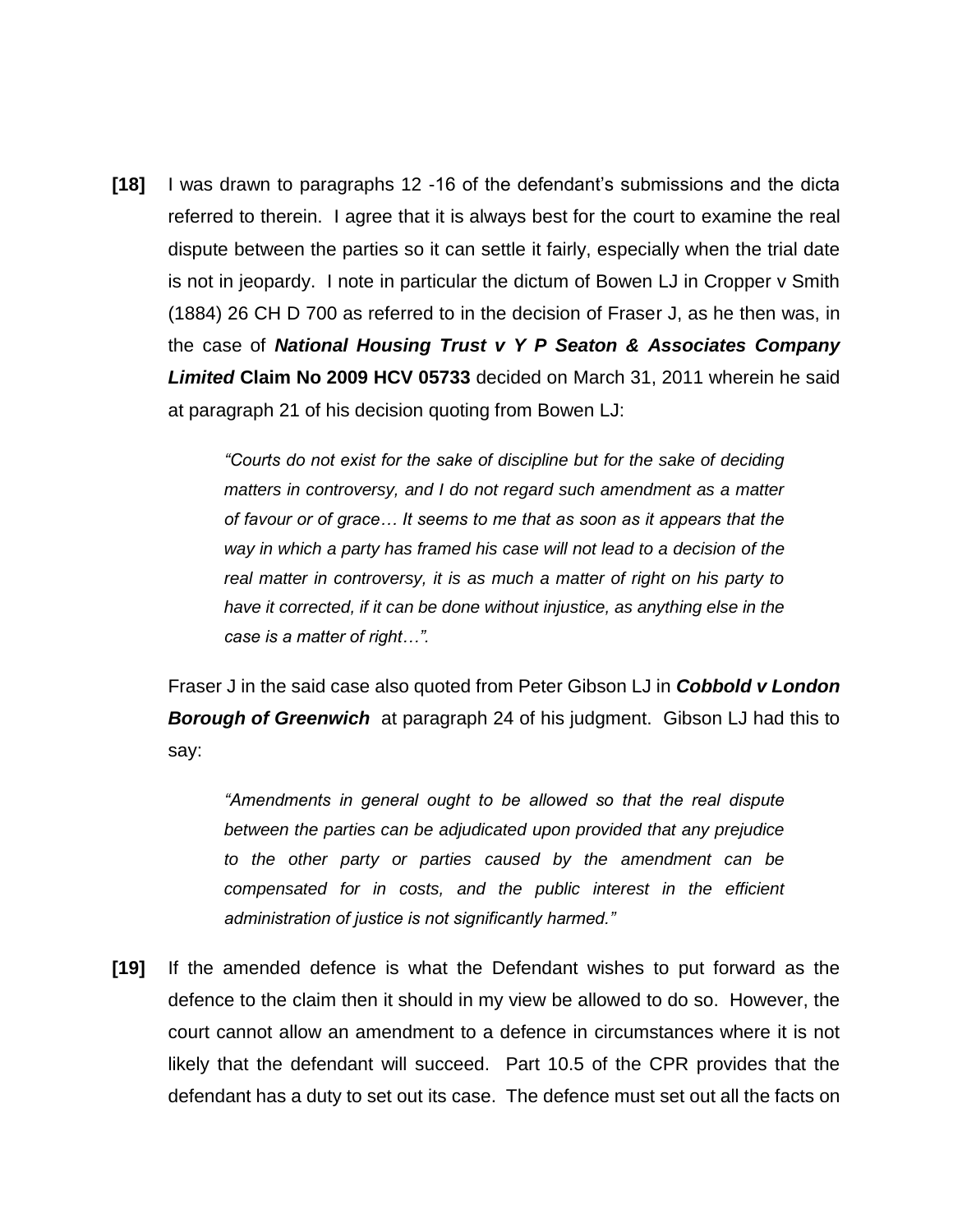which the defendant relies to dispute the claim (CPR 10.5(1)). CPR 10.5(6) provides that

*"The defendant must identify in or annex to the defence any document which the defendant considers to be necessary to the defence."*

The word "must" is used and must is mandatory. The Defendant seems to be relying heavily on the alleged franchise agreement which exists between the Claimant and the Defendant. Unfortunately, on Ms Chin's evidence the franchise agreement cannot be located and while the usual content of a franchise agreement would make the franchisee liable as occupier, the Court cannot speculate that this is the case in this particular agreement. A franchise agreement could have special conditions contained therein which provides an exception to that which is generally the case. Without having sight of the franchise agreement, I am unable to make a determination as to whether the amended defence being put forward would have a real prospect of succeeding. In addition, the Defendant would not be able to tender into evidence the franchise agreement if it is not available and without that document, how could the Defendant convince the Court of its existence and its terms?

**[20]** For these reasons the amendment being sought by the Defendant cannot be allowed. The Defendant, may of course renew its application if its circumstances change and the franchise agreement is located. If it finds itself in that position, I would suggest that the application and affidavit(s) in support be served on Elite. As it is also the Defendant's desire for Elite to be joined as a party in the claim, I would also suggest that the Defendant takes the necessary steps under Part 18 of the CPR as that would be the appropriate course of action.

## **Costs**

**[21]** I agree with Ms Hibbert's submissions relating to the prejudice that has been caused to the Claimant who was deprived of her court date (November 2019) so that this application could be heard and who will now have to wait an additional 4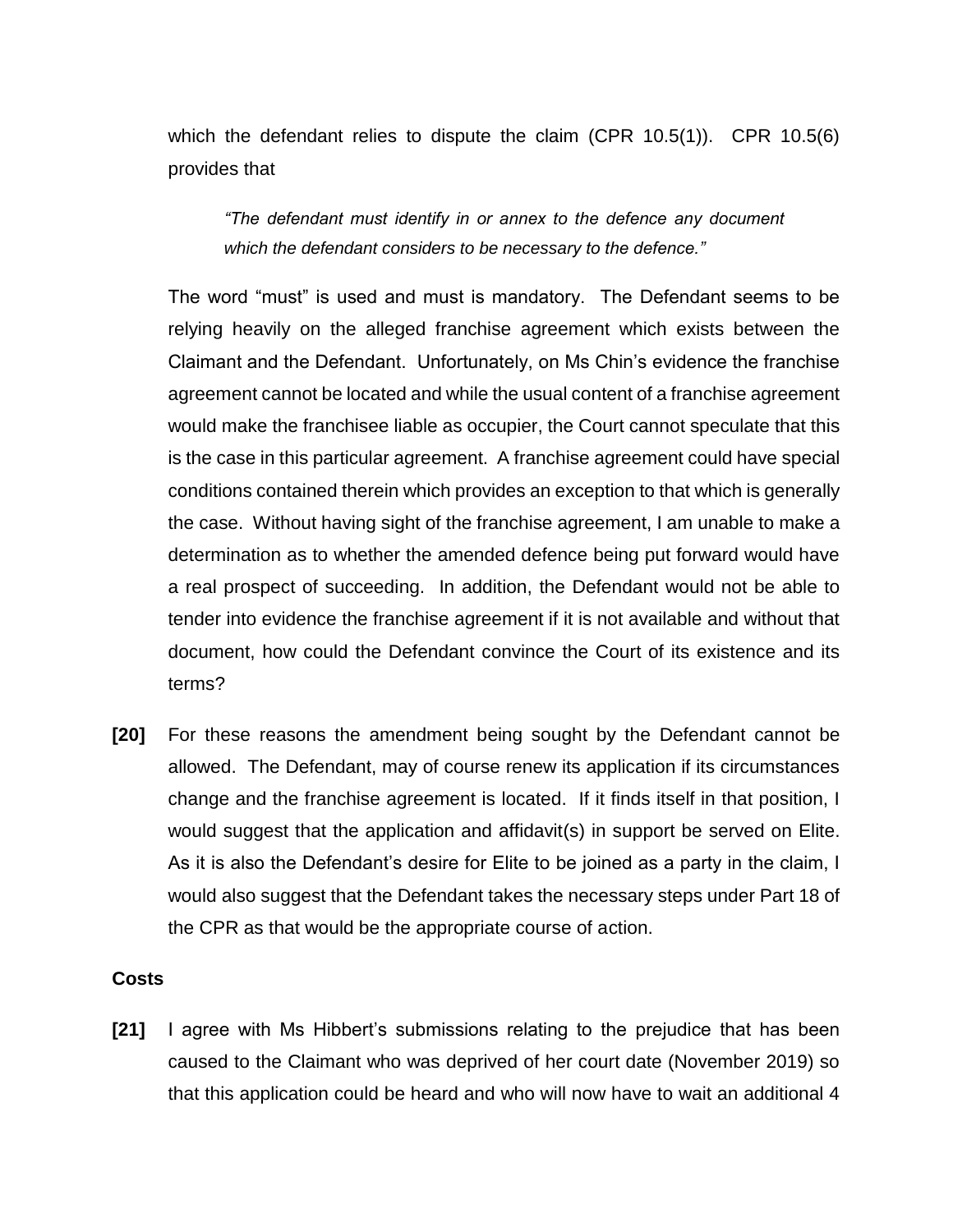years for her matter to be heard. This delay and prejudice came about because the Defendant was not very careful in determining what defence it wished to put forward. The Defendant in 2015 filed an Acknowledgment of Service and Defence admitting that it was the occupier of the premises. It was its duty to initially state its true position – a position which it should have known from the day it came to the knowledge that a claim had been initiated against it. The cause of action is alleged to have arisen on or about June 17, 2011. The claim is one in negligence. In 2019 – more than 4 years after the initiating documents were served on it, the defendant wishes to change its defence naming another person as the occupier. It is at this point in time that the defendant is also providing the claimant with information that she would not otherwise have been privy to. What is problematic is that the defendant has provided this information after the limitation period has passed and where the claimant may have difficulty naming Elite as a defendant in the claim if it is proven that a franchise agreement between the Defendant and Elite does in fact exist and that franchise agreement would take away any liability from the Defendant.

- **[22]** I have accepted the Claimant's evidence that she has incurred significant costs from having to defend the Defendant's various applications which have been brought before the Court. I believe that she should be able to recover some of these costs immediately without having to wait for a taxation hearing. It is for this reason that I have decided to assess costs summarily and not ask the parties to have the costs taxed before the Registrar. Additionally, I have taken into account the prejudice which the Claimant has suffered from losing her trial date and having to wait an additional 4 years for her matter to be heard and as such have made an award to cover the costs for that prejudice she has and will endure for her wait. A delayed trial means memories fade, witnesses become unavailable or cannot be traced and the administration of justice becomes uncertain (see the case of *Heaven v Road and Rail Wagons, Limited*, [1965] 2 All ER 409).
- **[23]** Mr Royale has argued that costs should be costs in the claim because the application is set for hearing at the Pre-Trial Review. This submission is incorrect.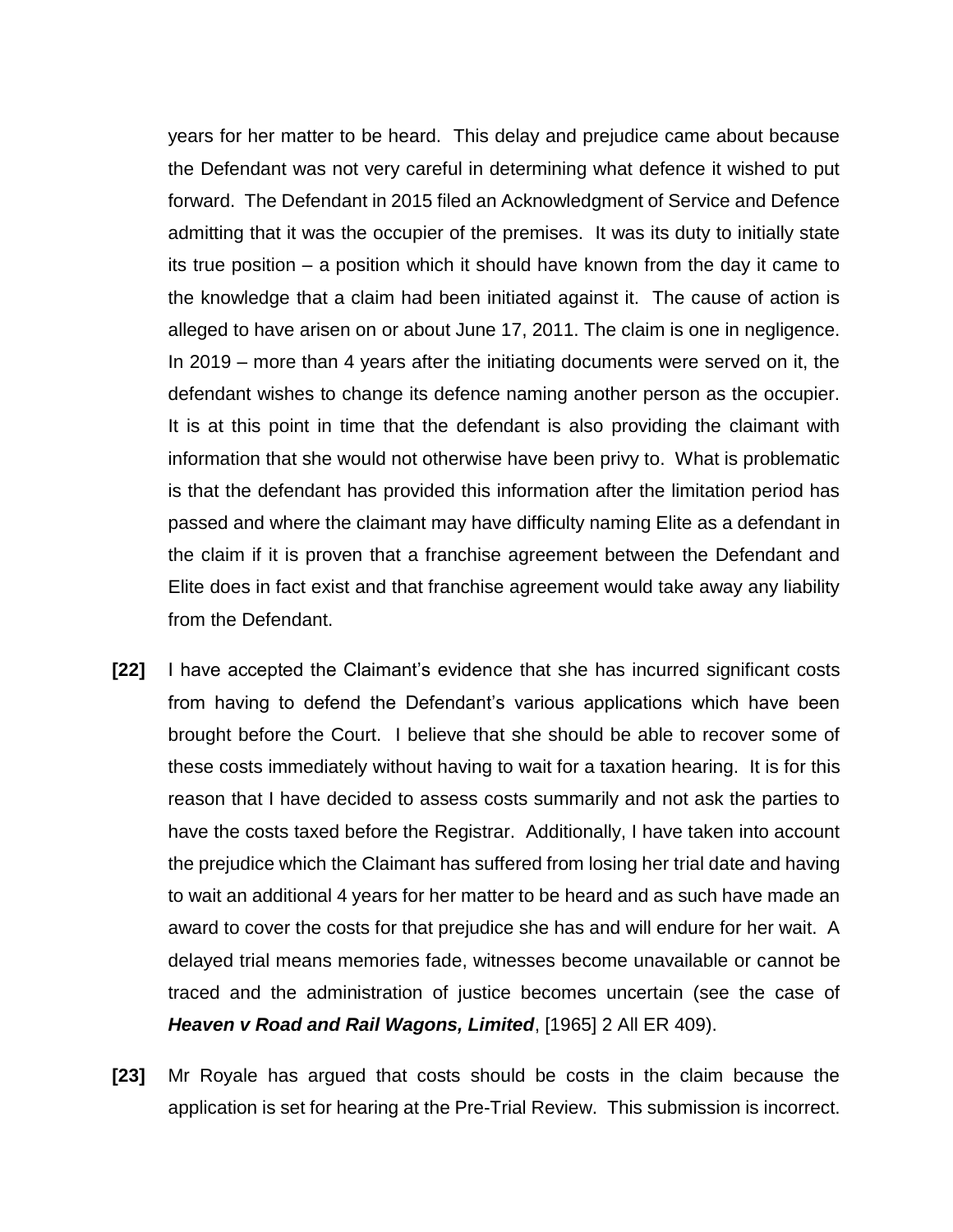The Court's records indicate that on September 19, 2019 Anderson J made an order that the Pre-Trial Review was to take place on January 15, 2024 at 10:30am for 30 minutes. Separate dates were scheduled for the hearing of the application. Notwithstanding, I however wish to address the issue of cost allowances at the hearing of a case management conference or pre-trial reviews, where the usual cost order is cost in the claim. Although the hearing of an application may be set for the case management conference or the pre-trial review, where the application is a significant one, which would allow the parties to have to do significant work in addressing the issues raised in the application, I believe costs should be costs in the application and not necessarily costs in the claim, which is the usual costs order made at a CMC or Pre-Trial Review. I am supported in this position by the case of **National Housing Trust v Y P Seaton & Associates Company Limited Claim No 2009 HCV 05733** which was also relied on by Mr Royale in his main submissions. In that case, Fraser J was confronted with a similar issue, i.e., whether costs in the application should be awarded when the application to amend the statement of case was made at a pre-trial review when the usual cost award is "costs in the claim". In that case, it was the claimant who had applied to amend its statement of case. Its application was successful and the defendant asked for costs in the application. Justice Fraser, placing reliance on the case of **Robert Cartrade and ors v Pan Caribbean Financial Services Limited and ors 2006 HCV 02958 (October 15, 2008)** in which costs were awarded against the claimants even though the application to amend was made at the first case management conference, ordered costs in the application in the defendant's favour on the basis that the defendant would have had to prepare for the application and would also suffer prejudice for the amendment being allowed. He held that the costs awarded in the application were to mitigate the prejudice the amendments may visit on the other party. In the case before me, the defendant is not being allowed to make the amendments sought but the application was a hotly contested one, which would require some degree of preparation by the Claimant's attorneysat-law, and so the Claimant should be able to recover costs in these circumstances.